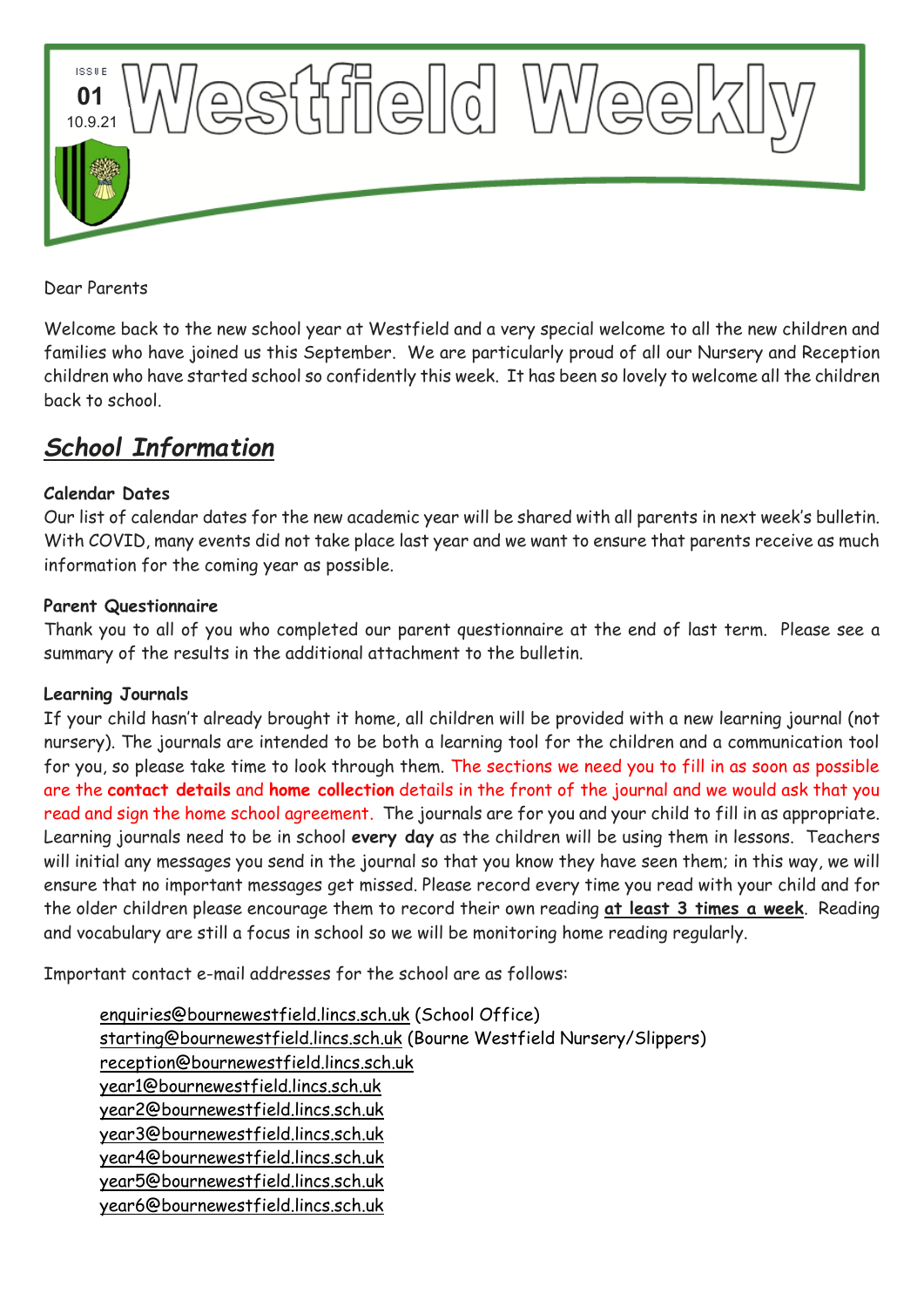# **Healthy Snacks (all year groups)**

A courtesy reminder that any snacks sent in to school for children to have at their morning break should be healthy snacks; all children from Nursery to Year 2 have access to a piece of fruit at school every day. Please do not send cakes and biscuits for children to have as a snack (these are fine in their packed lunch). We are a nut-free school so please ensure that any food products sent in to school for snack or lunch do not contain nuts – thank you.

# **COVID Isolation – Benefits Related Free School Meals**

If you are in receipt of Benefit Related Free School Meal (FSM) and your child(ren) are required to isolate as a result of COVID, please contact the school if you require any additional support.

**Permission for Child to Walk Home/Walk to Meet Parent/Collect a Younger Sibling - Y5 & Y6 only**  If you haven't yet done so, but would like your child to walk home at the end of the day, walk to meet you on the school site or collect a sibling in KS2, please contact the school office, by e-mail or telephone, for the relevant permission slip. Once completed, this should be returned to your child's class teacher.

#### **Clubs (Years 1-6)**

We are currently looking at clubs for children from Year 1 to Year 6. These will be shared with parents by Parentmail next week. As always, there will be a mix of school led clubs and external clubs that parents are able to book separately. Clubs are always very popular; therefore, this year, we are introducing clubs that cover the whole academic year. We do have to limit the number of children attending some clubs which means that your child may only access one school club during the year (depending on numbers).

#### **Bourne Westfield School Lottery**

For those of you who aren't aware, the Friends of Westfield run a School Lottery. The winnings increase as more people join - if you want to join for just £1 per ticket per week and have a chance of winning the weekly draw, then please go to [www.yourschoollottery.co.uk,](http://www.yourschoollottery.co.uk/) search for Bourne Westfield and follow the on screen instructions. Congratulations to all of the parents who were winners of the school lottery during the summer break.

# *Atkinson's Announcements*

# **COVID Rules for School**

Further to the letter sent to all parents last Friday, a courtesy reminder that only **ONE** adult should be entering the school site and that all children should stay with that adult. There are a few children playing on the equipment after school. We would ask that children do not go on the equipment and that all children and adults exit the school site quickly to enable us to secure the site – thank you.

#### **Parking**

We have received a small number of complaints from our neighbours regarding inconsiderate parking by parents in the morning and at the end of the day. Please do not park on entry or exit roads to the school or in any side roads where you are causing an obstruction to local residents. If one of our neighbours does speak to you about where you have parked, please be polite to them. Stopping and parking on the zig-zag yellow lines is prohibited from 8:00-9:00am and 3:00-4:00pm.